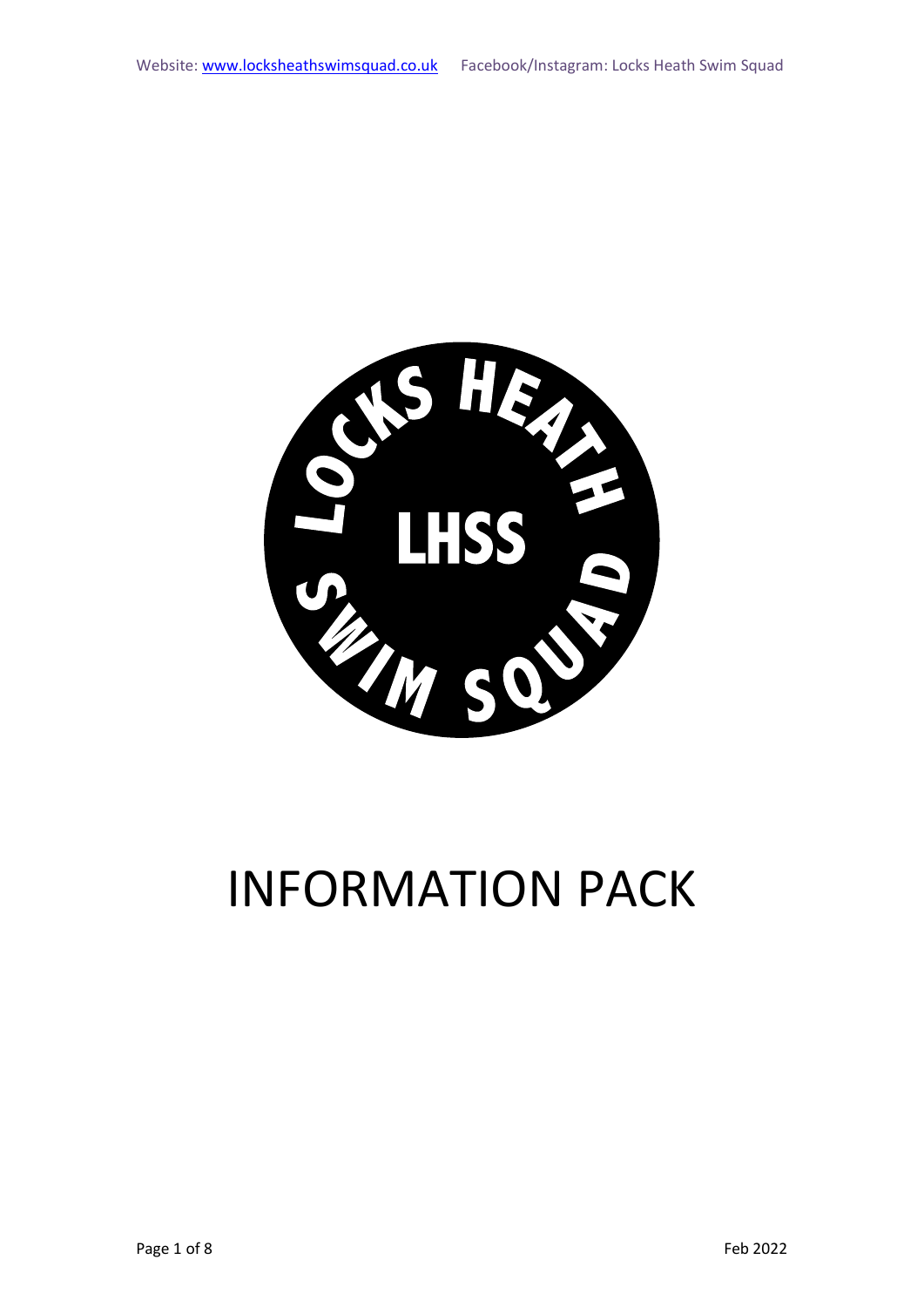# **Contents**

| Competition results, achievements and other reports are sent to the local press in<br>17.1<br>order to promote LHSS and reward swimmers for their achievements. This positive PR is also |
|------------------------------------------------------------------------------------------------------------------------------------------------------------------------------------------|
|                                                                                                                                                                                          |
|                                                                                                                                                                                          |
|                                                                                                                                                                                          |
|                                                                                                                                                                                          |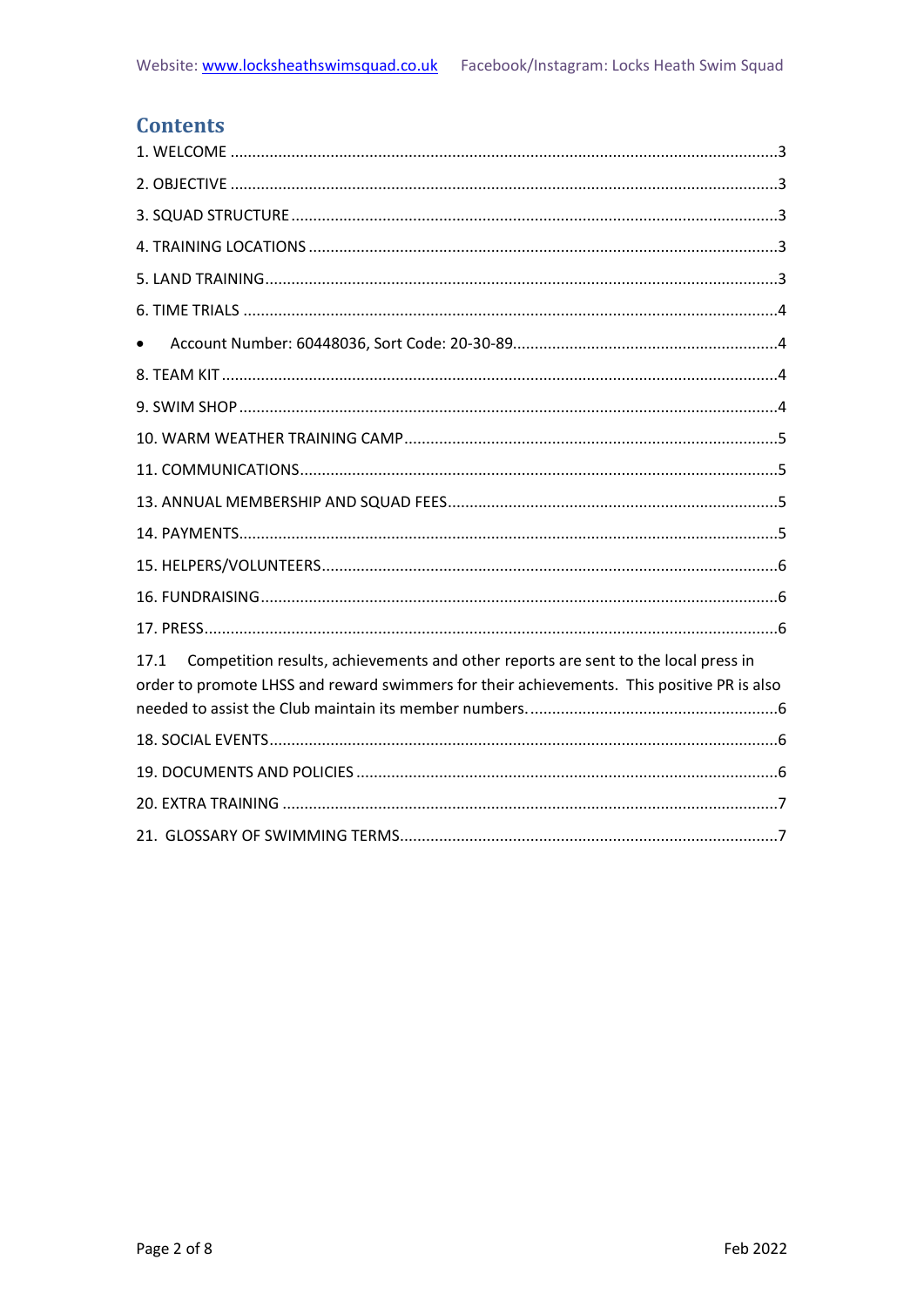# <span id="page-2-0"></span>**1. WELCOME**

1.1 Welcome to Locks Heath Swim Squad (LHSS). This information pack is designed to provide details of all aspects of LHSS.

1.2. LHSS is a small, friendly swimming club affiliated with Hampshire County Amateur Swimming Association and Swim England South East Region.

1.3 Lynda Reid is the Head Coach and manager of the organisation.

# <span id="page-2-1"></span>**2. OBJECTIVE**

2.1 The primary objectives of the Club are to introduce young talented swimmers to competitive swimming and provide a structured training and competition programme to allow every swimmer to reach their full potential.

# <span id="page-2-2"></span>**3. SQUAD STRUCTURE**

3.1 LHSS consists of five training squads catering for approximately 50 swimmers aged 8- 16 years.

3.2 The weekly training programme is available on the website.

During school holidays and competition weekends changes to training will be communicated prior to the event via email, Facebook and on the website.

# <span id="page-2-3"></span>**4. TRAINING LOCATIONS**

4.1 LHSS's training locations are:

- Locks Heath Junior School, Warsash Road, Locks Heath SO31 9NZ (17m pool)
- Holly Hill Leisure Centre, Barnes Lane, Sarisbury Green, SO31 7BH (25m pool)

# <span id="page-2-4"></span>**5. LAND TRAINING**

5.1 Land training takes place outdoors at Locks Heath Junior School on Friday evenings for Gold and Silver Squads, normally between April and October when the weather is suitable and the evenings are light.

5.2 Swimmers are to be appropriately dressed for exercise wearing clothing that will enable free movement, protect the individual and will not easily catch on obstacles. Clothing should be visibly suitable and comfortable; i.e. shorts / joggers / leggings / t-shirt / sweatshirt / trainers. Note, a child may be asked to 'sit out' should it be considered they are not suitably dressed.

5.3 All personal electronic devices brought to training such as mobile phones are to be left in the changing rooms

5.4 Training cancellations due to, for instance, bad weather will be communicated via email and Facebook.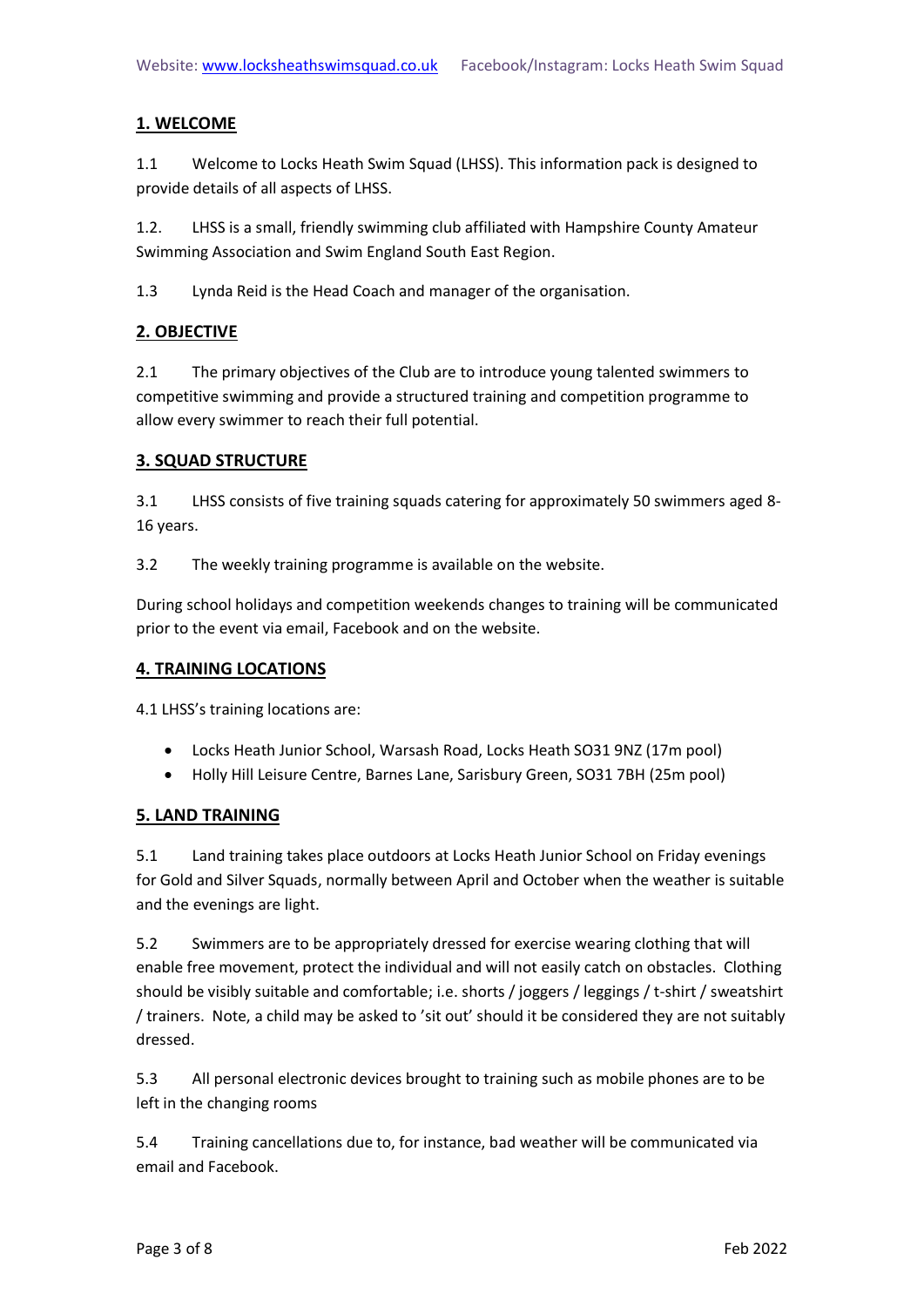# <span id="page-3-0"></span>**6. TIME TRIALS**

6.1 Time Trials are held at Locks Heath and Holly Hill dependant on which squad your child is in. Details of dates /times will be communicated by email and Facebook and will be on the Fixture List on the website.

6.2 Internal Time Trials enables swimmers to take part in a range of events and to track their progress. Time Trials are held approximately every six weeks.

6.3 Time Trials results are posted on the website.

#### **7. COMPETITIONS**

7.1 LHSS swimmers compete at Internal events, Fun Galas, Junior Galas, Novice Leagues, Open Meets and County Championships.

7.2 Swimmers who qualify for South East Regional Championships and British National Championships will likely be required to dual register, train and compete with our partner club PNSC. This will be arranged by Head Coach.

7.3 Swimmers enter competitions relevant to their age and ability as guided by the Head Coach.

7.4 When selected for a competition swimmers will receive a form to complete and return. Forms and payment must be returned by the closing date stated otherwise the swimmer may be rejected.

7.5 Competition entries should be paid by bank transfer to the following account:

<span id="page-3-1"></span>• Account Number: **60448036,** Sort Code: **20-30-89**

# <span id="page-3-2"></span>**8. TEAM KIT**

8.1 LHSS has a range of team clothing and accessories. Order forms will be distributed approximately three times a year. Payment must be received with order.

8.2 It is mandatory that swimmers wear LHSS swim hat during training at Holly Hill LC, competition warm-ups and races. Swim hats are held in stock.

8.3 Swimmers are to wear LHSS team clothing on poolside at competitions and in all team photos.

8.4 Swimmers who qualify to swim at the Hampshire County Championships are entitled to and encouraged to purchase a special LHSS County Championship swimming hat.

# <span id="page-3-3"></span>**9. SWIM SHOP**

9.1 LHSS holds a limited stock of goggles at LH pool. For other items the Club has an agreement with the supplier PROSWIMWEAR who are able to supply most items at a reasonable cost. The link to PROSWIMWEAR is a[t www.locksheathswimsquad.co.uk](http://www.locksheathswimsquad.co.uk/)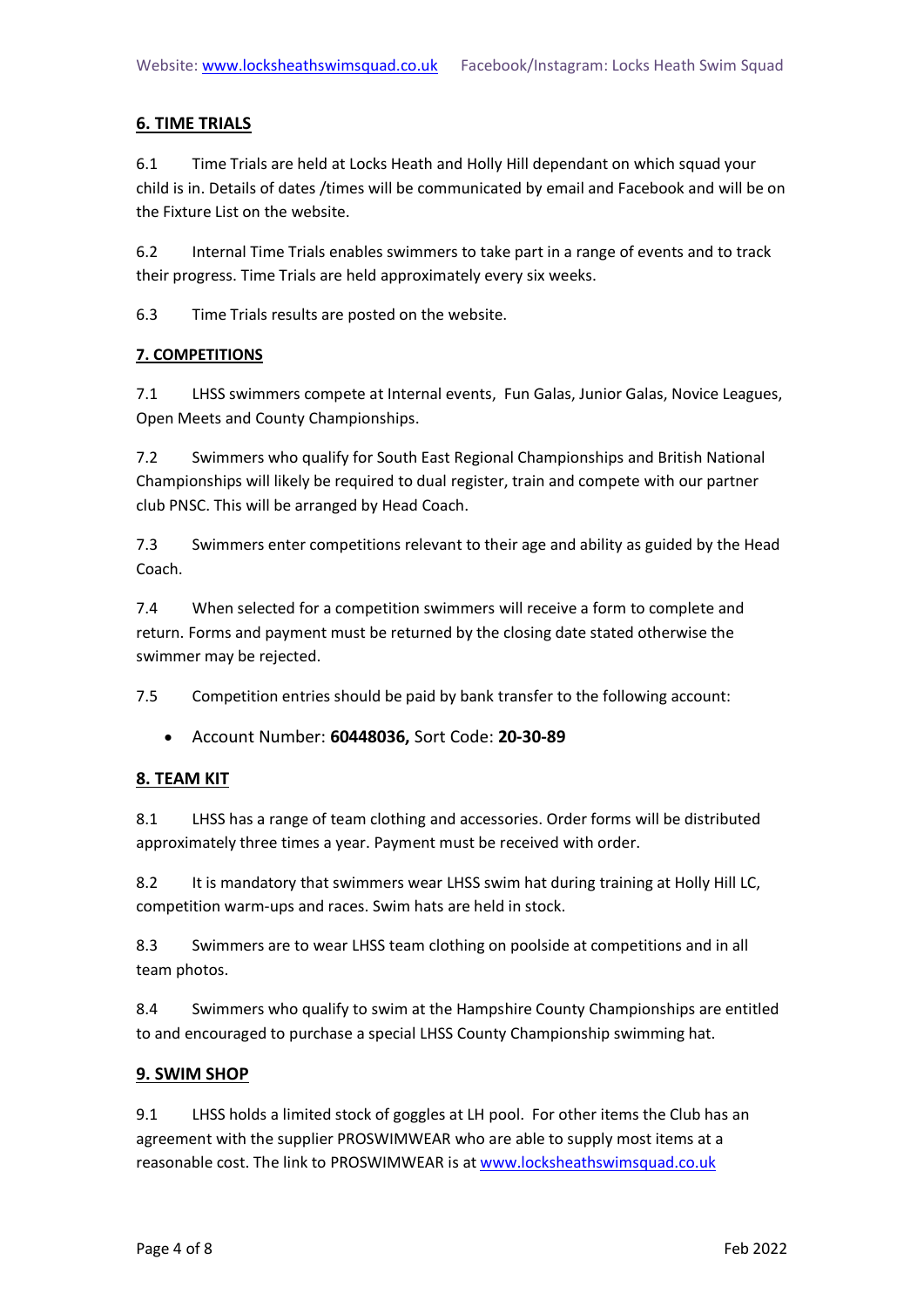#### <span id="page-4-0"></span>**10. WARM WEATHER TRAINING CAMP**

10.1 In previous years Warm Weather Training Camps have been organised at Club La Santa, Lanzarote. Training Camps are primary aimed at elite swimmers with the ability and fitness level to endure extensive training. Swimmers are selected based on age, ability and attitude. This costly event is normally partially offset through Fundraising during the year.

#### <span id="page-4-1"></span>**11. COMMUNICATIONS**

11.1 On completion and return of membership forms and fees parents/guardians will be added to the Group email. (You may need to check your junk inbox and create a rule).

11.2 LHSS has a 'closed' Facebook and Instagram group – please search for 'Locks Heath Swim Squad'

11.3 LHSS website holds a lot of important information [www.locksheathswimsquad.co.uk](http://www.locksheathswimsquad.co.uk/)

#### **12. CHANGES TO TRAINING**

12.1 Changes to regular training will be made during school holidays and sometimes on competition weekends. Details of the changes will be sent in good time via email, posted on Facebook and displayed on the website.

12.2 Any last-minute changes to training due to unforeseen circumstances will be communicated as early as possible via email and Facebook.

#### <span id="page-4-2"></span>**13. ANNUAL MEMBERSHIP AND SQUAD FEES**

13.1 Annual membership covers Swim England (SE) Registration, Affiliation Fees and Insurance.

- 13.2 Squad fees are reviewed annually with any rise usually implemented in March.
- 13.3 There is no reduction in fees if a swimmer cannot make any sessions.

#### <span id="page-4-3"></span>**14. PAYMENTS**

- 14.1 Annual membership must be paid by 31 Jan.
- 14.3 Annual membership and squad fees are paid into the following account:
	- Account: **41395181**, Sort Code: **40-21-03**

14.4 Competition entries, team kit, social events and other day to day payments are to be paid into the following account stating the reference provided:

• Account Number: **60448036**, Sort Code: **20-30-89**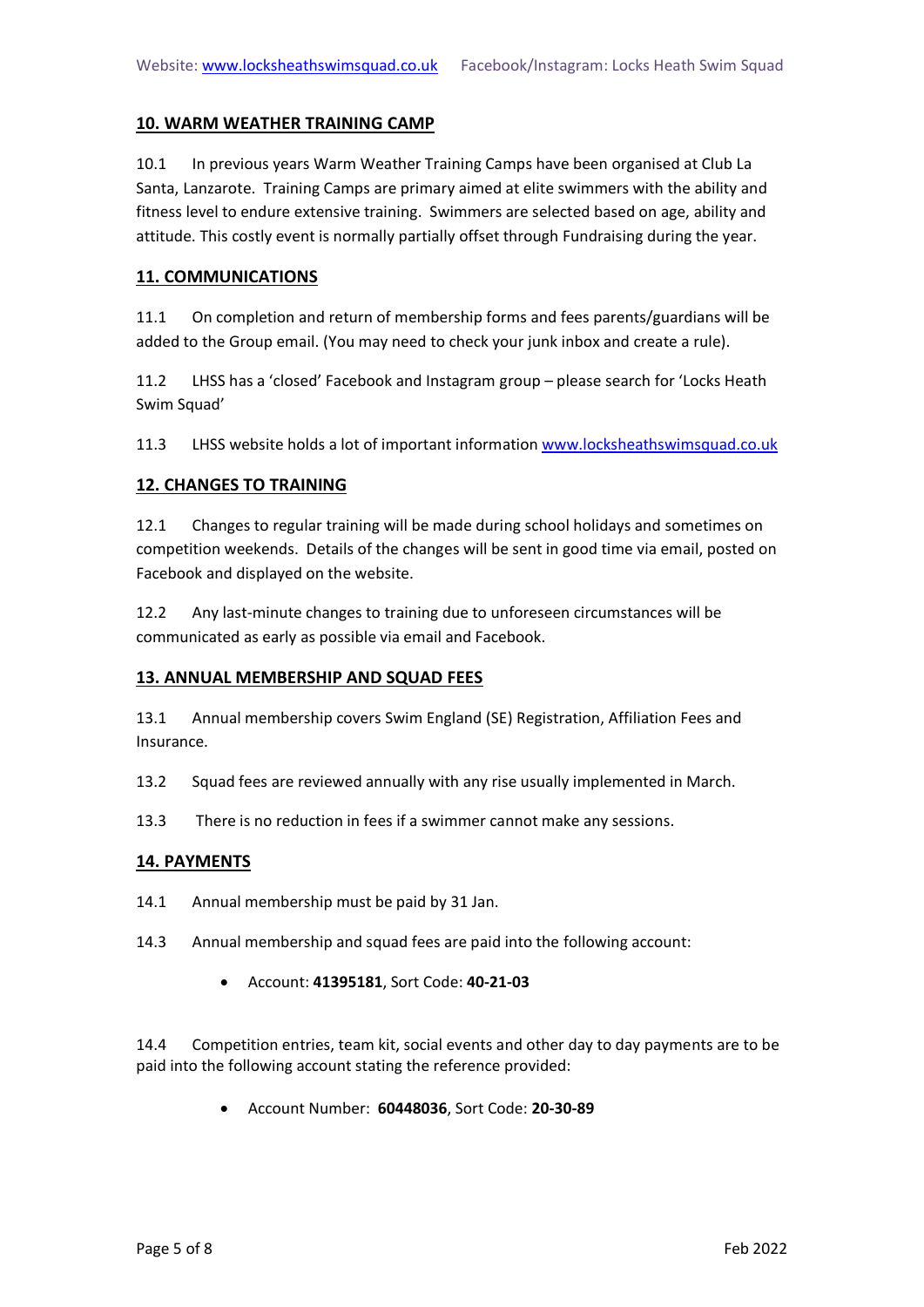# <span id="page-5-0"></span>**15. HELPERS/VOLUNTEERS**

15.1 LHSS relies on helpers and volunteers to assist with the smooth running of the club. Roles are usually filled by current or past LHSS family members or ex swimmers. If you are interested in helping please contact Lynda in the first instance.

Positions include:

- Swim England Qualified Technical Officials
- Timekeepers for Time Trials
- Press Release Officer
- Land Training Instructors
- Fundraising activity leader
- Event Organiser

# <span id="page-5-1"></span>**16. FUNDRAISING**

16.1 LHSS swimmers and parents engage in fundraising to aid with the general running of the club as well as specific events such as training camps. We are always looking for ways to raise funds and welcome ideas and participation by all.

Currently fundraising includes:

- Bag Packing
- Cake Sales
- Raffles
- Social Events
- Stalls at School Fairs
- Collecting items for "Cash for Clothes"

# <span id="page-5-2"></span>**17. PRESS**

<span id="page-5-3"></span>17.1 Competition results, achievements and other reports are sent to the local press in order to promote LHSS and reward swimmers for their achievements. This positive PR is also needed to assist the Club maintain its member numbers.

# <span id="page-5-4"></span>**18. SOCIAL EVENTS**

18.1 LHSS is a team and like any good team bonding is an essential element. Social events for LHSS swimmers and their families are organised throughout the year and normally take place (but not limited to) Easter, Summer and Christmas.

# <span id="page-5-5"></span>**19. DOCUMENTS AND POLICIES**

19.1 Club Constitution, Code of Conduct, Health & Safety Policy and Inclusion Policy as well as other relevant documents are available to view [www.locksheathswimsquad.co.uk/lhss-documents/](http://www.locksheathswimsquad.co.uk/lhss-documents/)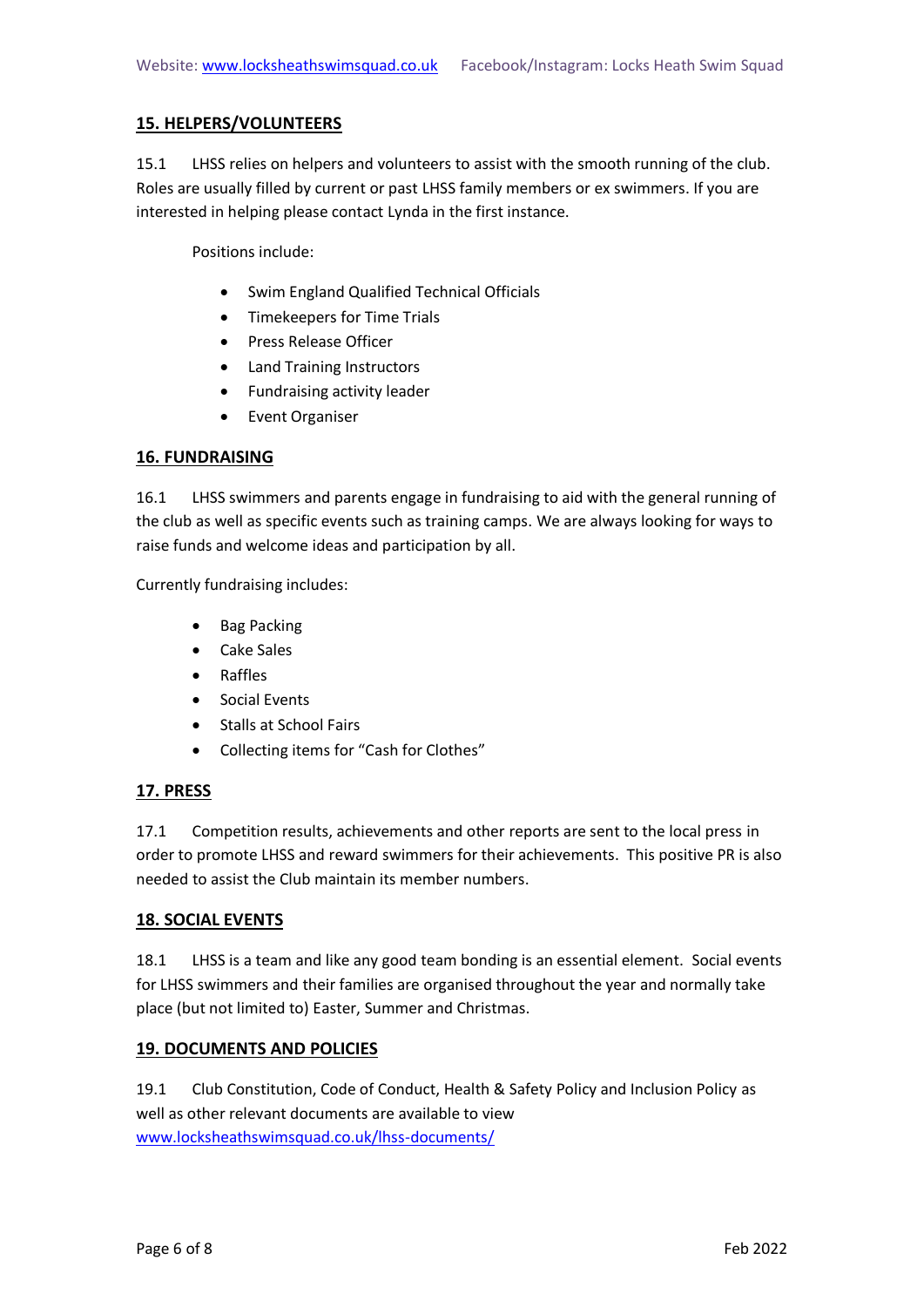#### <span id="page-6-0"></span>**20. EXTRA TRAINING**

20.1 Some of the elite LHSS swimmers may benefit from extra training session(s). If the Head Coach believes a swimmer has the required potential, attitude and family support the Head Coach may arrange and offer extra training with our partner club PNSC.

Extra training must be arranged with the consent of the Head Coach.

Extra training will usually act as a transition phase between the two clubs and the time scale will be discussed between parents/guardian and Head Coach.

#### <span id="page-6-1"></span>**21. GLOSSARY OF SWIMMING TERMS**

**CLOSING DATE:** The last date when entries into a competition must be received by LHSS in order to send to the Meet Organiser.

**CLUB CHAMPIONSHIPS:** A swimming competition open to all members of the club regardless of age or experience.

**DNC:** Did not compete.

**DRILLS:** Exercises focusing on a particular part of technique.

**DQ:** Disqualified – the performance is not counted as rule/s was breached. This varies depending on type of meet.

**GALA:** A team competition where the swimmer in each race accumulates points for their club.

**HEATS:** Events are split into heats based on entry times.

**IM:** Individual Medley. The swimmer uses all four strokes in the order: Butterfly, Backstroke, Breaststroke, Frontcrawl.

**MEDLEY RELAY ORDER:** Is Backstroke, Breaststroke, Butterfly, Frontcrawl.

**OFFICIAL:** Qualified timekeeper, judge, starter or referee on poolside who monitor the swimmers to ensure a fair competition for all.

**OPEN MEET:** A competition open to all clubs where swimmers compete individually in their chosen events under the umbrella of their club.

**PB:** Personal Best (time).

**QUALIFYING TIMES:** Times published necessary to enter competitions – can be Upper and /or Lower QT's.

**SETS:** Training sessions are split into different set.

**SPLITS:** Times recorded every 25 or 50 metres depending on the event and are used to determine if the swimmer is swimming at the correct pace.